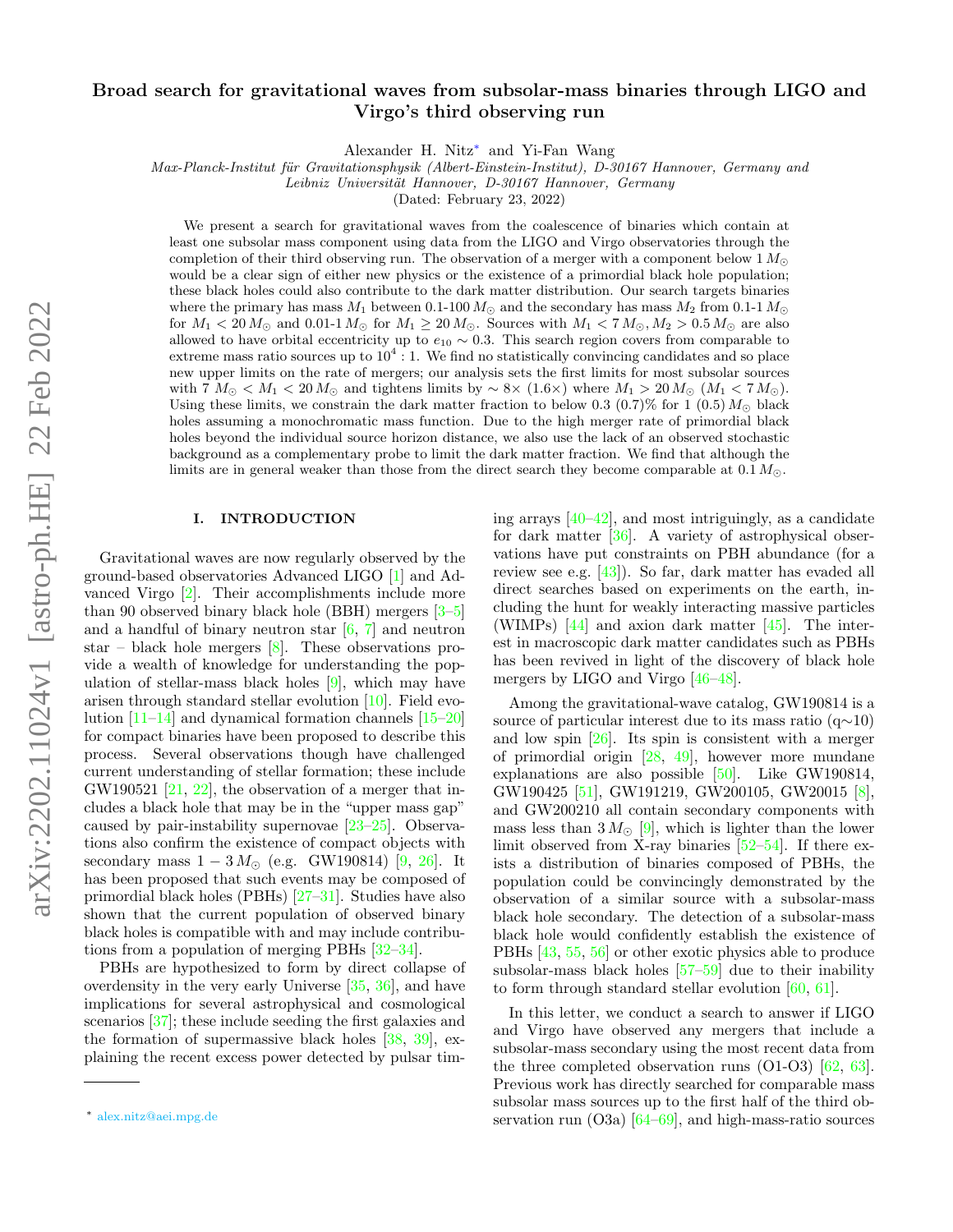through the second observation run  $(O2)$  [\[70\]](#page-7-1). We perform a broad analysis designed to be sensitive to sources where the primary mass  $M_1$  is 0.1-100  $M_{\odot}$  while the secondary can range from  $0.01 - 1 M_{\odot}$  for  $M_1 > 20 M_{\odot}$  and  $0.1-1 M_{\odot}$  $0.1-1 M_{\odot}$  $0.1-1 M_{\odot}$  for  $M_1 < 20 M_{\odot}$ . Fig. 1 shows the boundaries of this search and how it compares to previous analyses; our search encompasses the mass ranges of prior searches and for the first time includes the full range where the primary mass is  $7 - 20M_{\odot}$ . The most significant candidate in our search had a false alarm rate of ∼ 1 per 1.8 years. Due to the time searched, we consider this a null observation. With the inclusion of the most recent data, our limits on the rate of mergers are ∼ 8× more stringent than our prior high-mass-ratio search  $[70]$  and  $1.6\times$  the comparable mass search [\[64,](#page-6-20) [65\]](#page-6-21) which only included up to O2 and O3a, respectively. We find the merger rate of 0.5-0.5 (1-1)  $M_{\odot}$  binaries is < 4400(700) Gpc<sup>-3</sup>yr<sup>-1</sup> and for  $1 - 20$   $M_{\odot}$  sources is < 65 Gpc<sup>-3</sup>yr<sup>-1</sup>.

Our non-detection constrains astrophysical population models which predict the binary PBH merger rate. For a fiducial monochromatic mass population, we find that the dark matter mass fraction of PBHs is  $\leq 6\%(0.3\%)$ for component mass  $0.1(1) M_{\odot}$ . For a two-point mass function where the primary mass is fixed to be  $37 M_{\odot}$ (approximately the average value for all detections), the mass fraction is  $\leq 3\% (0.03\%)$  for secondary mass  $0.01(1) M_{\odot}$ . Because the stochastic gravitational-wave background [\[71–](#page-7-2)[73\]](#page-7-3) provides information about the population of unresolved, high-redshift sources and the PBH merger rate increases with redshift beyond the detection horizon for individual sources, we also use the nondetection of a stochastic background in O3 data [\[74\]](#page-7-4) to infer additional constraints.

## II. SUBSOLAR MASS SEARCH RESULTS

Our search is conducted using the compact-binary analysis included in the open-source PyCBC toolkit [\[77\]](#page-7-5). The analysis identifies candidates [\[78–](#page-7-6)[80\]](#page-7-7), checks for consistency between the data and astrophysical sources [\[81–](#page-7-8) [83\]](#page-7-9), and assesses each candidate's statistical significance. Our analysis targets the parameters space shown in Fig. [1](#page-1-0) and is configured similarly to our previously conducted analyses for comparable mass sources in Refs. [\[64,](#page-6-20) [65\]](#page-6-21) and high-mass-ratio binaries in Ref. [\[70\]](#page-7-1).

To detect sources, our matched-filter based analysis requires a model of the expected gravitational-wave signal. We model the signal using the TaylorF2 waveform template derived from the post-Newtonian expansion for noneccentric sources [\[84](#page-7-10)-87] where  $M_1 < 7$   $M_{\odot}$  and EOBNRv2  $[88]$ , which includes a model of the merger and ringdown phase of the signal for higher masses, elsewhere. We use  $TaylorF2e [89-91]$  $TaylorF2e [89-91]$  $TaylorF2e [89-91]$  to model eccentric sources up to  $e_{10} \sim 0.3$  where  $0.5 M_{\odot} < M_1 <$  $7 M_{\odot}$ ,  $M_2 > 0.5 M_{\odot}$  and  $e_{10}$  is the binary eccentricity at a reference gravitational-wave frequency of 10 Hz. Our template models only include the dominant mode



<span id="page-1-0"></span>FIG. 1. The primary and secondary (redshifted) masses of the sources searched by our analysis (orange), 4-OGC/GWTC-3 (blue) [\[75,](#page-7-15) [76\]](#page-7-16), and the subsolar mass LVK search (blue dotted) [\[66\]](#page-6-22). The boundaries where our search also includes sources with eccentricity up to 0.3 (black dashed), along with the boundaries of our prior comparable mass (green dashed) [\[64,](#page-6-20) [65\]](#page-6-21) and high-mass ratio (orange dashed) searches [\[70\]](#page-7-1) are shown. For comparison, we show the masses of reported gravitational-wave sources closest to our search region (yellow stars); if any of these is primordial in origin, the population may extend into our search region.

of the gravitational-wave signal. A discrete set of template waveforms is selected using a stochastic placement algorithm [\[92\]](#page-7-17) to ensure the signal-to-noise ratio (SNR) loss due to template bank density is  $3 - 5\%$  on average. To control for computational cost, the search analyzes data from a minimum of 20 Hz, but this frequency is raised independently for each template to ensure its duration is no more than 512s where  $M_1 < 7$   $M_{\odot}$  and 60s everywhere else.

The public LIGO and Virgo dataset now contains data from all three observing runs through 2021 which amounts to 1.2 years of multi-detector time [\[62,](#page-6-18) [63\]](#page-6-19). Our analysis finds no convincing gravitational-wave detections; the most significant candidate has a false alarm rate of 1 per 1.8 years which is consistent with a null observation given the observation time. Using a null detection, we can set an upper limit at 90% confidence on the rate of mergers (shown in Fig. [2\)](#page-2-0) as a function of the binary parameters using

$$
R_{90}(m_{1,2}) = \frac{2.3}{VT(m_{1,2})},\tag{1}
$$

where VT is the measured volume-time of the search [\[93\]](#page-7-18). We measure the VT of our analysis as a function of the component masses of a binary by empirically measuring the response of our analysis to simulated signal populations. Sources are assumed to have isotropic orientation and sky location in addition to a uniform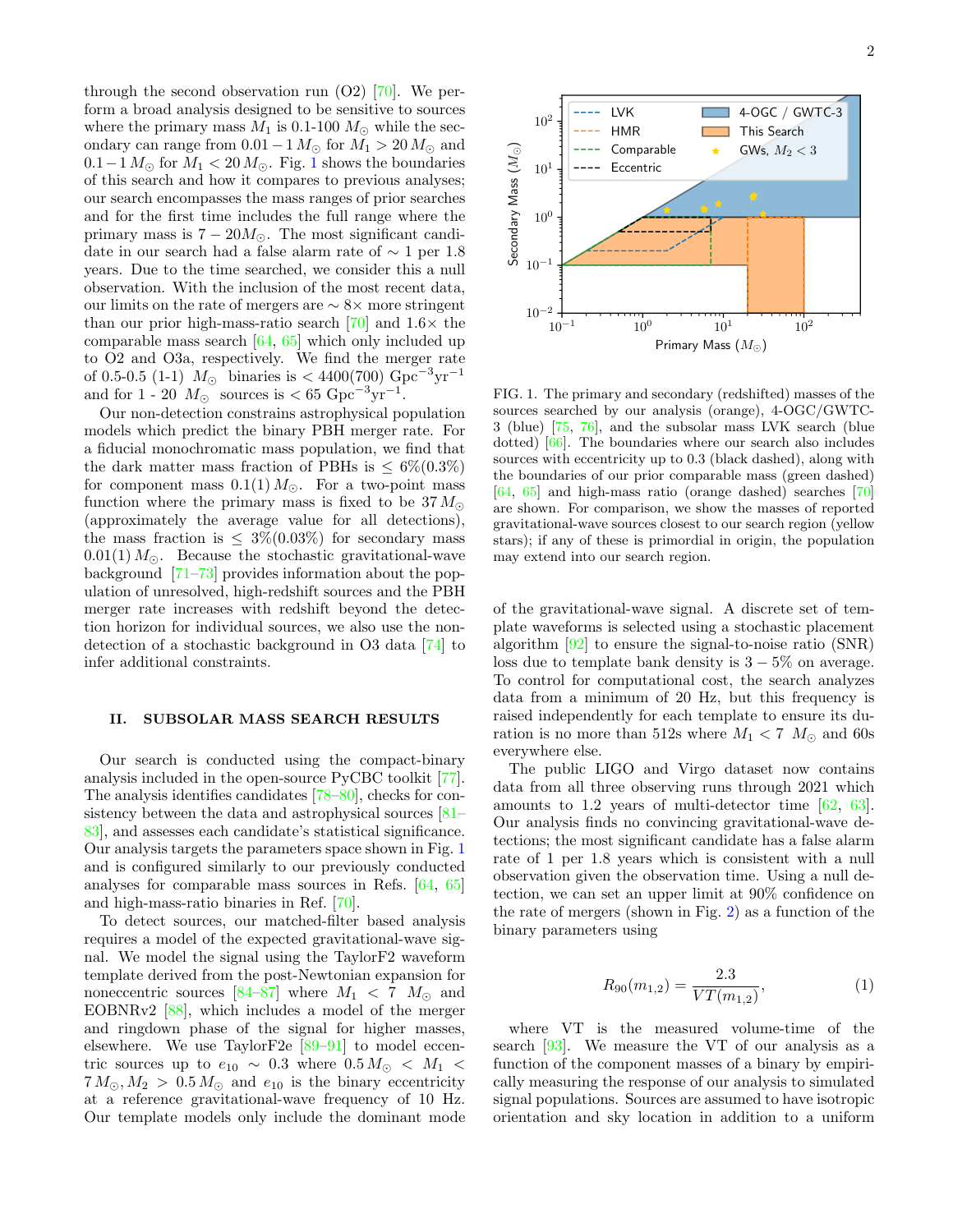

<span id="page-2-0"></span>FIG. 2. The 90% upper limit on the rate of mergers from the null detection in our direct search for compact-binary mergers. Left: The upper limit as a function of chirp mass. For sources with comparable mass components, the search sensitivity can be approximated as only a function of the chirp mass. The most recent results from our prior analysis (orange dashed) [\[65\]](#page-6-21) and the LVK (gray dashed) [\[66\]](#page-6-22) are shown for reference. Our limits are up to 3x more constraining than the most recent LVK results, and have improved by ∼ 60% over our prior limits. For comparison, a 20:1 mass ratio system is also shown; high-mass-ratio sources will have reduced sensitivity in comparison to comparable mass at the same chirp mass due to the effect of higher-order gravitational-wave modes and the merger moving into the sensitive frequency band of the observatories. Right: The upper limit as function of the secondary mass for a selection of primary masses. Our new limits for  $M_1 = 37 M_{\odot}$  (green solid) have improved by 8x over the prior state-of-the art (green dashed) [\[70\]](#page-7-1). The one sigma Monte-Carlo statistical uncertainty is shown with shading.

distribution in volume. For comparable mass sources we use TaylorF2(e) as a source model. For  $M_1 > 7$ where mass ratio can be up to  $10^4$ , we use the EOB-NRv2HM model which includes sub-dominant modes of the gravitational-wave signals [\[88,](#page-7-12) [94\]](#page-7-19); this allows us to account for the effect of neglecting sub-dominant modes in our search. In addition, we assume that PBHs will have negligible spin which is consistent with the predicted spin distribution  $[95-99]$  $[95-99]$ . For large total mass binaries,  $M_1 + M_2 > \sim 35 - 80 M_{\odot}$ , however, we note that nonnegligible spin may be induced depending on the level of accretion [\[100\]](#page-8-1).

## III. OBSERVATIONAL CONSTRAINTS ON PRIMORDIAL BLACK HOLE DARK MATTER **CONTRIBUTION**

Limits on the observed merger rate can constrain the dark matter mass fraction of PBHs given a population model for the binary merger rate. We use the model in Refs. [\[47,](#page-6-23) [101](#page-8-2)[–103\]](#page-8-3), which assumes a Poisson spatial distribution for PBHs when they initially form from large overdensity collapse in the early Universe. A nearby pair of black holes form a binary after decoupling from the

cosmic expansion and then inspiral due to gravitational radiation. Given a general mass distribution  $P(m)$ , the binary merger rate in units of  $Gpc^{-3}yr^{-1}$  is

<span id="page-2-1"></span>
$$
R\left(\tilde{f}_{\text{PBH}}, m_{1/2}, t\right) = 3 \times 10^6 \tilde{f}_{\text{PBH}}^2 (0.7 \tilde{f}_{\text{PBH}}^2 + \sigma_{\text{eq}}^2)^{-\frac{21}{74}} \times (m_1 m_2)^{\frac{3}{37}} (m_1 + m_2)^{\frac{36}{37}} \min\left(\frac{P(m_1)}{m_1}, \frac{P(m_2)}{m_2}\right) \times \left(\frac{P(m_1)}{m_1} + \frac{P(m_2)}{m_2}\right) \left(\frac{t}{t_0}\right)^{-\frac{34}{37}},
$$
\n(2)

where  $m_{1/2}$  are in unit of  $M_{\odot}$ , t is the cosmic time and  $t_0$  is the age of the Universe, both in units of years,  $\sigma_{\text{eq}} =$ 0.005 characterizes the variance of density inhomogeneity from dark matter at the mass density equality era. The effective mass fraction is defined to  $\tilde{f}_{\rm PBH}^{53/37} = S f_{\rm PBH}^{53/37}$ where  $f_{\rm PBH}$  is the true mass fraction and the suppression term S accounts for binary disruption after formation. Refs. [\[104–](#page-8-4)[106\]](#page-8-5) showed the disruption by nearby PBH clusters can reduce the merger rate by orders of magnitude if PBHs account for nearly all dark matter but become negligible when  $f_{\rm PBH} \lesssim \mathcal{O}(0.1\%).$ 

In this letter we focus on a common fiducial mass distribution following [\[64,](#page-6-20) [65,](#page-6-21) [70\]](#page-7-1) where the component masses are fixed to chosen values. Limits for arbitrary extended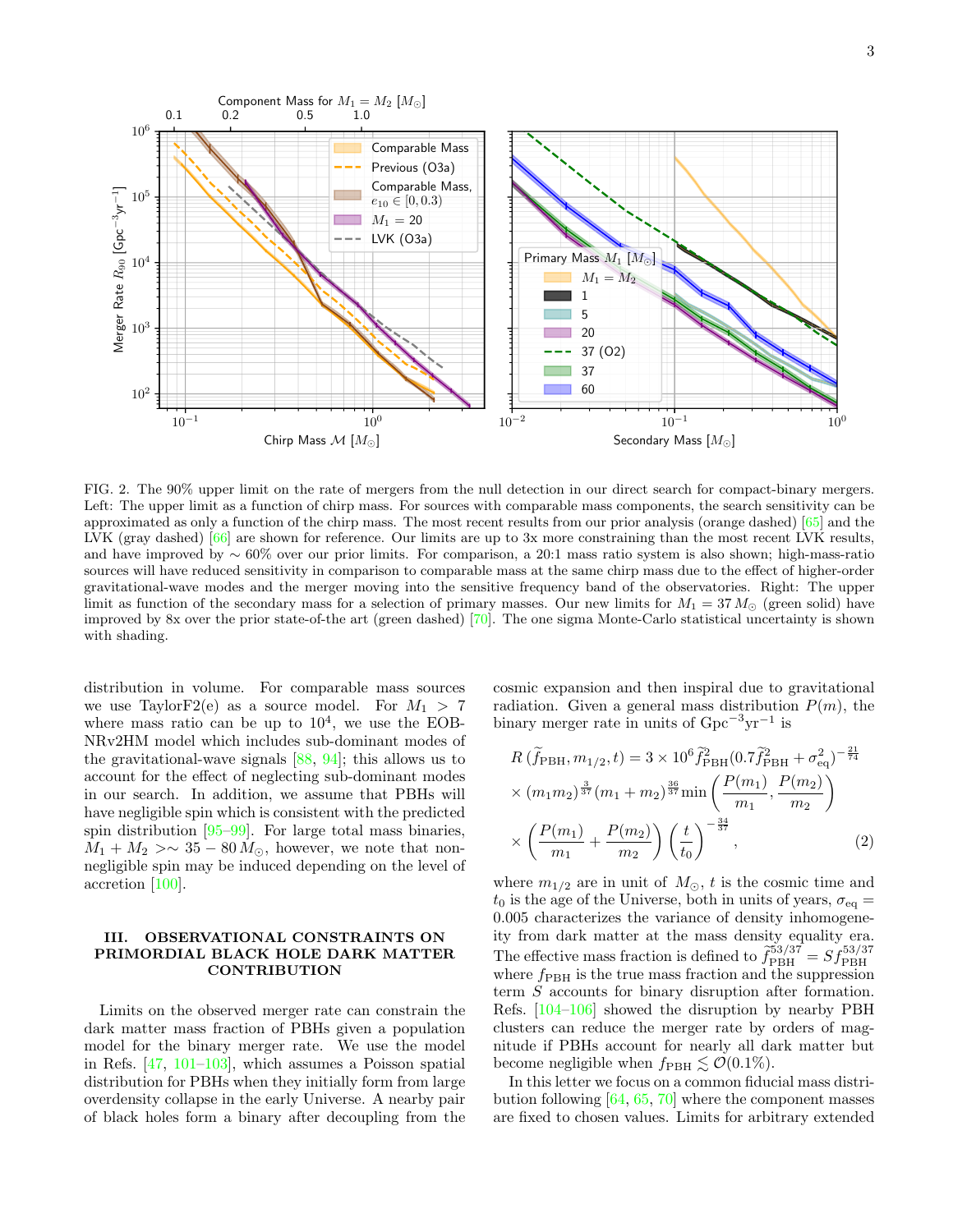

<span id="page-3-0"></span>FIG. 3. Left: 90% upper limits on the fraction of dark matter accounted for by PBHs assuming a delta function mass distribution. The orange lines are constraints from our direct searches with data through O2, O3a, and O3b. The blue solid and dashed lines are constraints from the stochastic background. Right: 90% upper limits on the abundance of PBHs for the secondary black hole assuming a two-point delta function for mass. To allow consistent comparison with previous work , we follow Ref. [\[64\]](#page-6-20) to fix the abundance of the primary mass to be  $f_{\rm PBH}^{\rm primary} = 3 \times 10^{-3}$  which is obtained by fitting the observed black hole merger population  $[34]$ . The solid lines are constraints for different representative primary mass. The dash line is the prior constraint based on data only through O2.

distributions can also be derived from our limits (see e.g. [\[64,](#page-6-20) [107,](#page-8-6) [108\]](#page-8-7)).

## A. Constraints from our direct search

We first use our direct search limits to constrain the dark matter mass fraction from PBHs. Results are shown in Fig. [3.](#page-3-0) In the left panel the PBH mass function is assumed to be a delta distribution. For 1 and 0.1  $M_{\odot}$ reference masses, the fraction of dark matter composed of PBHs can not exceed 0.3% and 6%, respectively. The right panel of Fig. [3](#page-3-0) shows constraints where we choose the mass function to be a two-point delta distribution. We fix  $f_{\rm PBH} = 0.3\%$  for the primary mass and constrain the  $f_{\rm PBH}$  of the secondary PBH. This choice is motivated by Ref. [\[34\]](#page-5-11) which fitted a PBH mass function and abundance with the current black hole merger observations [\[3\]](#page-4-2) assuming they are primordial in origin. We consider five representative primary component masses 1, 5, 20, 37 (approximately the average mass of all gravitational wave events) and 60  $M_{\odot}$ , and secondary mass range in [0.01,1]  $M_{\odot}$ . The previous constraint for  $M_1 = 37 M_{\odot}$ , which included data only up to O2, are also shown for comparison. The O3b constraints improved over our previous by one order of magnitude due to upgrades of the advanced detectors for O3 and the longer duration of observation [\[3,](#page-4-2) [109\]](#page-8-8)

#### B. Constraints from the stochastic background

In addition to individually resolvable sources, the incoherent superposition of all binary PBH coalescences produces a stochastic background of gravitational waves [\[110,](#page-8-9) [111\]](#page-8-10). While the astrophysical binary black hole merger rate approximately follows the star formation rate peaking at redshift  $\sim 2$  [\[112\]](#page-8-11), the PBH merger rate gets higher when redshift increases [\[47,](#page-6-23) [101\]](#page-8-2). The search for an isotropic stochastic gravitational-wave background by the LVK did not find any significant excess energy in their O3 analysis [\[74\]](#page-7-4). We investigate the implication of this non-detection of a stochastic background for the PBH abundance.

The stochastic background is characterized by

<span id="page-3-1"></span>
$$
\Omega_{\rm GW} = \frac{\nu}{\rho_c} \frac{d\rho}{d\nu} \tag{3}
$$

where  $d\rho$  is the gravitational-wave energy density in a frequency bin  $[\nu, \nu + d\nu]$ , normalized by critical energy density for a flat Universe  $\rho_c$ . Given the merger rate model for PBH binaries from Eq. [2,](#page-2-1) the stochastic background can be computed as

$$
\Omega_{\rm GW} = \frac{\nu}{\rho_c} \int \frac{R(z; \tilde{f}_{\rm PBH}, m_{1/2})}{(1+z)H(z)} \frac{dE_{\rm s}}{d\nu_{\rm s}} dz \tag{4}
$$

where  $H(z)$  is the Hubble parameter at redshift z,  $dE<sub>s</sub>/df<sub>s</sub>$  is the energy spectrum from a single inspiraling source evaluated in the source frame. We use the waveform template IMRPhenomD [\[113,](#page-8-12) [114\]](#page-8-13) to compute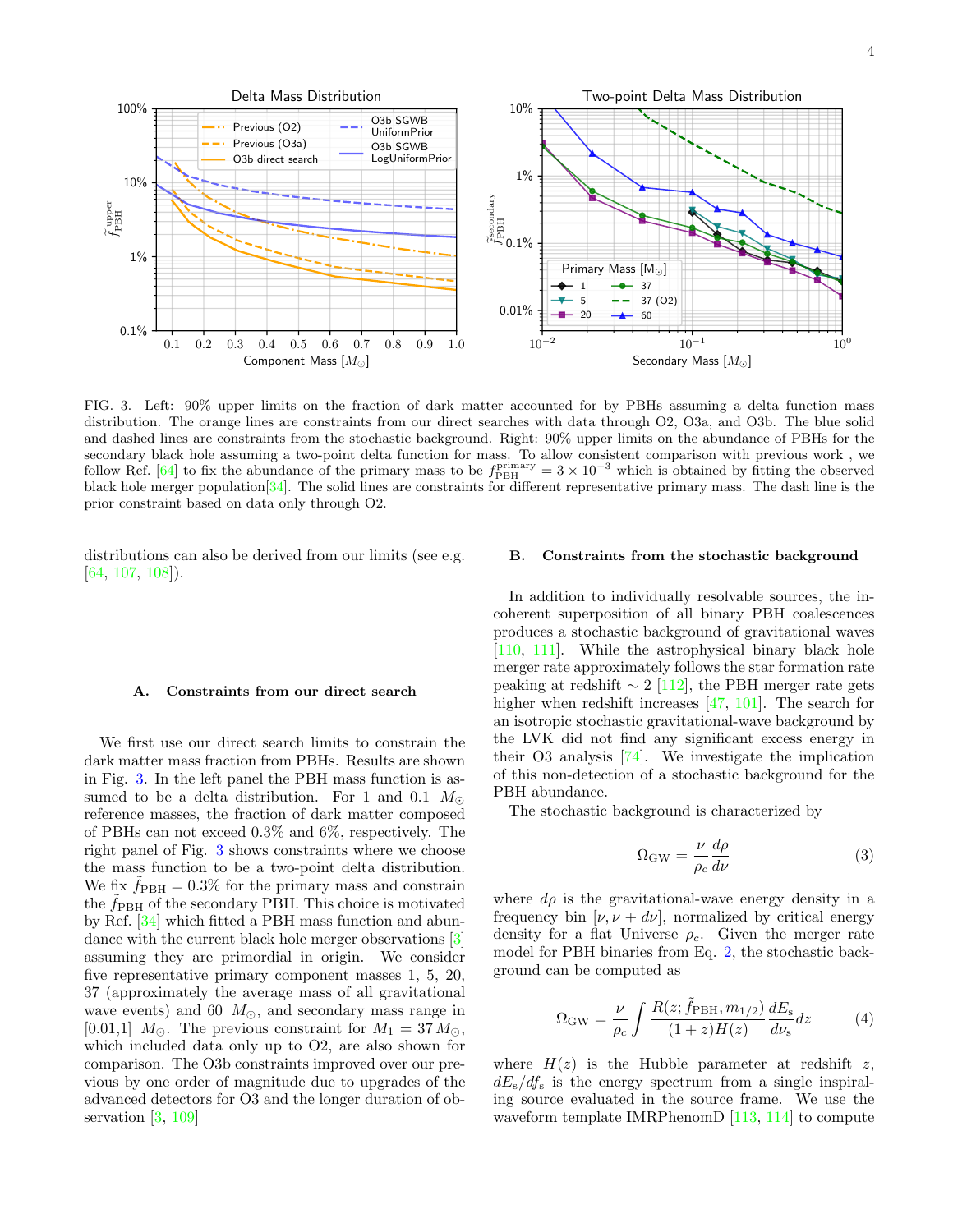$dE_s/df_s$  and integrate Eq[.4](#page-3-1) up to  $z = 20$ ; the contributions from higher redshifts can be neglected.

We assume a delta mass distribution for PBH binaries and have verified its stochastic background spectrum follows a power law with slope index 2/3 within the LIGO/Virgo's most sensitive frequency band ( $\sim 20-100$ Hz). Therefore, we apply the LVK O3 upper limit for a power law spectrum with index 2/3 that  $\Omega_{\rm GW}(\nu =$  $(25\text{Hz}) < 3.4 \times 10^{-9}$  for a log-uniform prior on  $\Omega_{\text{GW}}$  and  $\Omega_{\rm GW}(\nu = 25 \text{Hz}) < 1.2 \times 10^{-8}$  for a uniform prior [\[74\]](#page-7-4) to constrain the PBH mass fraction. The result is shown in the left panel of Fig. [3](#page-3-0) accompanied by the results from our direct search. As shown, the constraint is generally weaker than the direct search by one order of magnitude, but becomes comparable for  $0.1 M_{\odot}$  where the individual source search is less sensitive. The stochastic background from PBH mergers at high redshift complements the direct search which only probes the local Universe.

#### IV. CONCLUSIONS

Subsolar mass black holes would establish the existence of a population of PBHs [\[43,](#page-6-2) [55,](#page-6-12) [56\]](#page-6-13) or hint at new physics outside of the standard model of stellar evolution [\[57–](#page-6-14)[59\]](#page-6-15). We have performed a broad search for compact-binary coalescences where at least one component is less massive than one solar mass; binary sources span from comparable mass to extreme mass ratios up to 10<sup>4</sup> . We use our null detection to set new upper limits on the rate of mergers and the implied fraction of dark matter composed of PBHs. The top candidates from our analysis along with the configuration

- <span id="page-4-0"></span>[1] J. Aasi et al. (LIGO Scientific Collaboration), "Advanced LIGO," [Class. Quantum Grav.](http://dx.doi.org/10.1088/0264-9381/32/7/074001) 32, 074001 [\(2015\),](http://dx.doi.org/10.1088/0264-9381/32/7/074001) [arXiv:1411.4547 \[gr-qc\].](http://arxiv.org/abs/1411.4547)
- <span id="page-4-1"></span>[2] F. Acernese et al. (VIRGO), "Advanced Virgo: a second-generation interferometric gravitational wave detector," [Class. Quantum Grav.](http://dx.doi.org/ 10.1088/0264-9381/32/2/024001) 32, 024001 (2015), [arXiv:1408.3978 \[gr-qc\].](http://arxiv.org/abs/1408.3978)
- <span id="page-4-2"></span>[3] R. Abbott et al. (LIGO Scientific, VIRGO, KAGRA), "GWTC-3: Compact Binary Coalescences Observed by LIGO and Virgo During the Second Part of the Third Observing Run," (2021), [arXiv:2111.03606 \[gr-qc\].](http://arxiv.org/abs/2111.03606)
- [4] Alexander H. Nitz, Sumit Kumar, Yi-Fan Wang, Shilpa Kastha, Shichao Wu, Marlin Schäfer, Rahul Dhurkunde, and Collin D. Capano, "4-OGC: Catalog of gravitational waves from compact-binary mergers," (2021), [arXiv:2112.06878 \[astro-ph.HE\].](http://arxiv.org/abs/2112.06878)
- <span id="page-4-3"></span>[5] Seth Olsen, Tejaswi Venumadhav, Jonathan Mushkin, Javier Roulet, Barak Zackay, and Matias Zaldarriaga, "New binary black hole mergers in the LIGO–Virgo O3a data," (2022), [arXiv:2201.02252 \[astro-ph.HE\].](http://arxiv.org/abs/2201.02252)
- <span id="page-4-4"></span>[6] B. P. Abbott et al. (LIGO Scientific Collaboration, Virgo Collaboration), "GW170817: Observation of

files necessary to reproduce the search are available at <https://github.com/gwastro/subsolar-O3-search>.

We have investigated the constraints on PBH abundance from the non-detection of the direct search for individual sources and a search for a stochastic background from the superposition of unresolved sources [\[74\]](#page-7-4); these probe gravitational-wave sources from the local and high redshift Universe, respectively. The observation of binary black hole mergers at high redshift is a key way to distinguish primordial from stellar origin because the former can merge before star formation [\[115–](#page-8-14)[117\]](#page-8-15).

Assuming a non-detection, we expect the next observing run (O4), with expected data available at the end of 2024, will be able to improve constraints by another factor of  $2-4\times$  [\[118\]](#page-8-16). The future direct detection of subsolar mass black hole binaries or an excess in the merger rate at high redshift would give decisive evidence for PBHs.

#### ACKNOWLEDGMENTS

We acknowledge the Max Planck Gesellschaft and the Atlas cluster computing team at AEI Hannover for support. This research has made use of data, software and/or web tools obtained from the Gravitational Wave Open Science Center (https://www.gw-openscience.org), a service of LIGO Laboratory, the LIGO Scientific Collaboration and the Virgo Collaboration. LIGO is funded by the U.S. National Science Foundation. Virgo is funded by the French Centre National de Recherche Scientifique (CNRS), the Italian Istituto Nazionale della Fisica Nucleare (INFN) and the Dutch Nikhef, with contributions by Polish and Hungarian institutes.

Gravitational Waves from a Binary Neutron Star Inspiral," [Phys. Rev. Lett.](http://dx.doi.org/ 10.1103/PhysRevLett.119.161101) 119, 161101 (2017), [arXiv:1710.05832 \[gr-qc\].](http://arxiv.org/abs/1710.05832)

- <span id="page-4-5"></span>[7] B.P. Abbott et al. (LIGO Scientific, Virgo), "GW190425: Observation of a Compact Binary Coalescence with Total Mass  $\sim 3.4 M_{\odot}$ ," [Astrophys. J.](http://dx.doi.org/10.3847/2041-8213/ab75f5) Lett. 892[, L3 \(2020\),](http://dx.doi.org/10.3847/2041-8213/ab75f5) [arXiv:2001.01761 \[astro-ph.HE\].](http://arxiv.org/abs/2001.01761)
- <span id="page-4-6"></span>[8] R. Abbott et al. (LIGO Scientific, KAGRA, VIRGO), "Observation of Gravitational Waves from Two Neutron Star–Black Hole Coalescences," [Astrophys. J. Lett.](http://dx.doi.org/10.3847/2041-8213/ac082e) 915, [L5 \(2021\),](http://dx.doi.org/10.3847/2041-8213/ac082e) [arXiv:2106.15163 \[astro-ph.HE\].](http://arxiv.org/abs/2106.15163)
- <span id="page-4-7"></span>[9] R. Abbott et al. (LIGO Scientific, VIRGO, KAGRA), "The population of merging compact binaries inferred using gravitational waves through GWTC-3," (2021), [arXiv:2111.03634 \[astro-ph.HE\].](http://arxiv.org/abs/2111.03634)
- <span id="page-4-8"></span>[10] Ilya Mandel and Floor S. Broekgaarden, "Rates of Compact Object Coalescences," (2021), [arXiv:2107.14239](http://arxiv.org/abs/2107.14239) [\[astro-ph.HE\].](http://arxiv.org/abs/2107.14239)
- <span id="page-4-9"></span>[11] Vassiliki Kalogera, K. Belczynski, C. Kim, Richard W. O'Shaughnessy, and B. Willems, "Formation of Double Compact Objects," Phys. Rept. 442[, 75–108 \(2007\),](http://dx.doi.org/10.1016/j.physrep.2007.02.008) [arXiv:astro-ph/0612144.](http://arxiv.org/abs/astro-ph/0612144)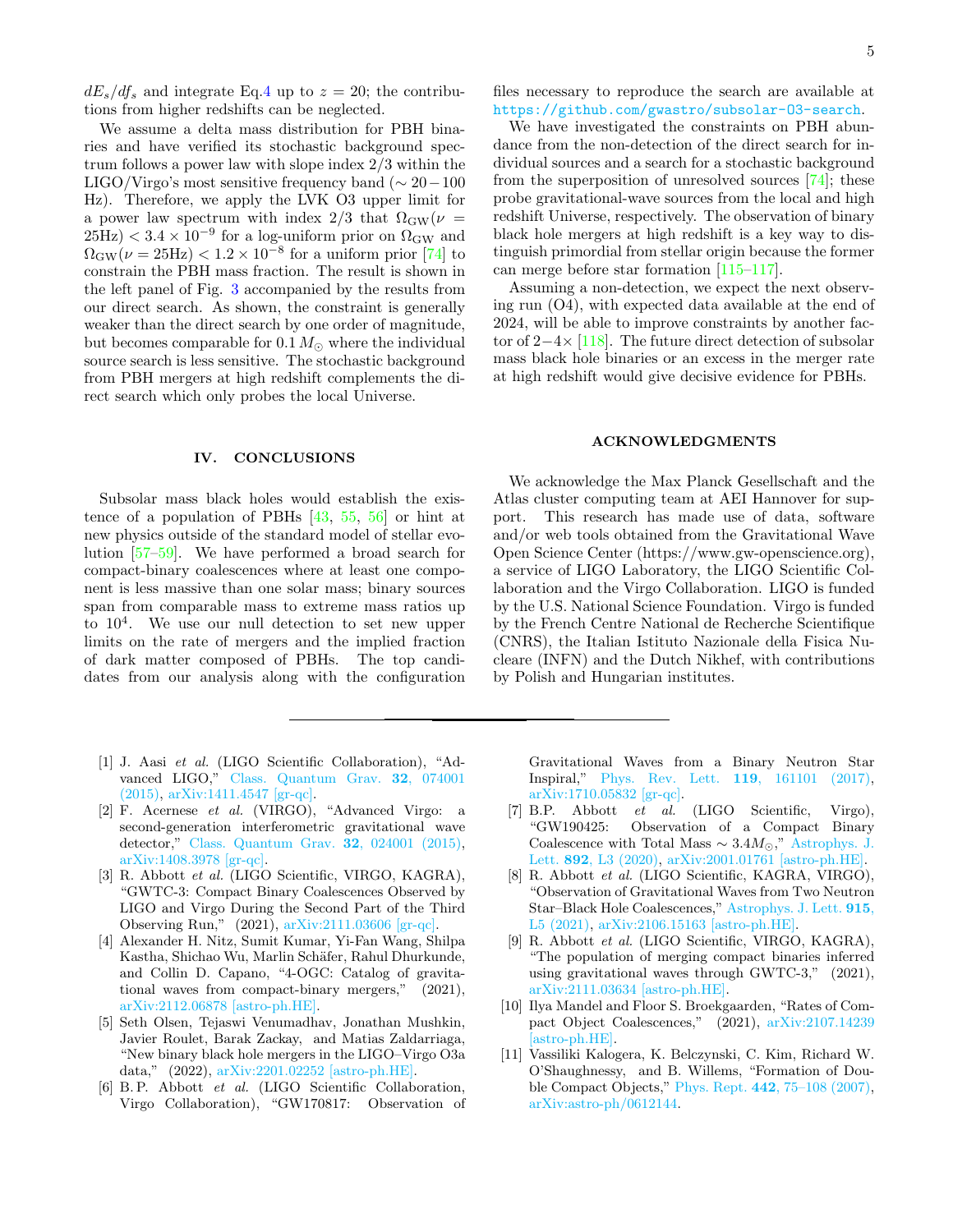- [12] Michal Dominik, Emanuele Berti, Richard O'Shaughnessy, Ilya Mandel, Krzysztof Belczynski, Christopher Fryer, Daniel E. Holz, Tomasz Bulik, and Francesco Pannarale, "Double Compact Objects III: Gravitational Wave Detection Rates," [Astrophys.](http://dx.doi.org/ 10.1088/0004-637X/806/2/263) J. 806[, 263 \(2015\),](http://dx.doi.org/ 10.1088/0004-637X/806/2/263) [arXiv:1405.7016 \[astro-ph.HE\].](http://arxiv.org/abs/1405.7016)
- [13] Krzysztof Belczynski, Daniel E. Holz, Tomasz Bulik, and Richard O'Shaughnessy, "The first gravitationalwave source from the isolated evolution of two 40-100 Msun stars," Nature 534[, 512 \(2016\),](http://dx.doi.org/10.1038/nature18322) [arXiv:1602.04531](http://arxiv.org/abs/1602.04531) [\[astro-ph.HE\].](http://arxiv.org/abs/1602.04531)
- <span id="page-5-0"></span>[14] Nicola Giacobbo and Michela Mapelli, "The progenitors of compact-object binaries: impact of metallicity, common envelope and natal kicks," [Mon. Not. Roy. Astron.](http://dx.doi.org/10.1093/mnras/sty1999) Soc. 480[, 2011–2030 \(2018\),](http://dx.doi.org/10.1093/mnras/sty1999) [arXiv:1806.00001 \[astro](http://arxiv.org/abs/1806.00001)[ph.HE\].](http://arxiv.org/abs/1806.00001)
- <span id="page-5-1"></span>[15] Fabio Antonini, Sourav Chatterjee, Carl L. Rodriguez, Meagan Morscher, Bharath Pattabiraman, Vicky Kalogera, and Frederic A. Rasio, "Black hole mergers and blue stragglers from hierarchical triples formed in globular clusters," [Astrophys. J.](http://dx.doi.org/10.3847/0004-637X/816/2/65) 816, 65 [\(2016\),](http://dx.doi.org/10.3847/0004-637X/816/2/65) [arXiv:1509.05080 \[astro-ph.GA\].](http://arxiv.org/abs/1509.05080)
- [16] Carl L. Rodriguez, Meagan Morscher, Bharath Pattabiraman, Sourav Chatterjee, Carl-Johan Haster, and Frederic A. Rasio, "Binary Black Hole Mergers from Globular Clusters: Implications for Advanced LIGO," [Phys. Rev. Lett.](http://dx.doi.org/10.1103/PhysRevLett.115.051101) 115, 051101 (2015), [Erratum: Phys.Rev.Lett. 116, 029901 (2016)], [arXiv:1505.00792](http://arxiv.org/abs/1505.00792) [\[astro-ph.HE\].](http://arxiv.org/abs/1505.00792)
- [17] Carl L. Rodriguez, Sourav Chatterjee, and Frederic A. Rasio, "Binary Black Hole Mergers from Globular Clusters: Masses, Merger Rates, and the Impact of Stellar Evolution," Phys. Rev. D 93[, 084029 \(2016\),](http://dx.doi.org/ 10.1103/PhysRevD.93.084029) [arXiv:1602.02444 \[astro-ph.HE\].](http://arxiv.org/abs/1602.02444)
- [18] Dawoo Park, Chunglee Kim, Hyung Mok Lee, Yeong-Bok Bae, and Krzysztof Belczynski, "Black Hole Binaries Dynamically Formed in Globular Clusters," [Mon. Not. Roy. Astron. Soc.](http://dx.doi.org/10.1093/mnras/stx1015) 469, 4665–4674 (2017), [arXiv:1703.01568 \[astro-ph.HE\].](http://arxiv.org/abs/1703.01568)
- [19] Giacomo Fragione and Bence Kocsis, "Black hole mergers from an evolving population of globular clusters, [Phys. Rev. Lett.](http://dx.doi.org/10.1103/PhysRevLett.121.161103) 121, 161103 (2018), [arXiv:1806.02351](http://arxiv.org/abs/1806.02351) [\[astro-ph.GA\].](http://arxiv.org/abs/1806.02351)
- <span id="page-5-2"></span>[20] Davide Gerosa and Maya Fishbach, "Hierarchical mergers of stellar-mass black holes and their gravitationalwave signatures," [Nature Astron.](http://dx.doi.org/10.1038/s41550-021-01398-w) 5, 8 (2021), [arXiv:2105.03439 \[astro-ph.HE\].](http://arxiv.org/abs/2105.03439)
- <span id="page-5-3"></span>[21] R. Abbott et al. (LIGO Scientific, Virgo), "Properties and Astrophysical Implications of the 150  $M_{\odot}$  Binary Black Hole Merger GW190521," [Astrophys. J. Lett.](http://dx.doi.org/10.3847/2041-8213/aba493) 900[, L13 \(2020\),](http://dx.doi.org/10.3847/2041-8213/aba493) [arXiv:2009.01190 \[astro-ph.HE\].](http://arxiv.org/abs/2009.01190)
- <span id="page-5-4"></span>[22] R. Abbott et al. (LIGO Scientific, Virgo), "GW190521: A Binary Black Hole Merger with a Total Mass of  $150M_{\odot}$ ," [Phys. Rev. Lett.](http://dx.doi.org/10.1103/PhysRevLett.125.101102) 125, 101102 (2020), [arXiv:2009.01075 \[gr-qc\].](http://arxiv.org/abs/2009.01075)
- <span id="page-5-5"></span>[23] S. E. Woosley, "Pulsational Pair-Instability Supernovae," Astrophys. J. 836[, 244 \(2017\),](http://dx.doi.org/ 10.3847/1538-4357/836/2/244) [arXiv:1608.08939 \[astro-ph.HE\].](http://arxiv.org/abs/1608.08939)
- [24] Pablo Marchant, Mathieu Renzo, Robert Farmer, Kaliroe M. W. Pappas, Ronald E. Taam, Selma E. de Mink, and Vassiliki Kalogera, "Pulsational pairinstability supernovae in very close binaries," [Astro](http://dx.doi.org/10.3847/1538-4357/ab3426)phys. J. 882[, 36 \(2019\).](http://dx.doi.org/10.3847/1538-4357/ab3426)
- <span id="page-5-6"></span>[25] Simon Stevenson, Matthew Sampson, Jade Powell, Alejandro Vigna-Gómez, Coenraad J. Neijssel, Dorottya Szécsi, and Ilya Mandel, "The impact of pair-instability mass loss on the binary black hole mass distribution," [\(2019\), 10.3847/1538-4357/ab3981,](http://dx.doi.org/ 10.3847/1538-4357/ab3981) [arXiv:1904.02821](http://arxiv.org/abs/1904.02821) [\[astro-ph.HE\].](http://arxiv.org/abs/1904.02821)
- <span id="page-5-7"></span>[26] R. Abbott et al. (LIGO Scientific, Virgo), "GW190814: Gravitational Waves from the Coalescence of a 23 Solar Mass Black Hole with a 2.6 Solar Mass Compact Object," [Astrophys. J. Lett.](http://dx.doi.org/10.3847/2041-8213/ab960f) 896, L44 (2020), [arXiv:2006.12611 \[astro-ph.HE\].](http://arxiv.org/abs/2006.12611)
- <span id="page-5-8"></span>[27] V. De Luca, V. Desjacques, G. Franciolini, P. Pani, and A. Riotto, "GW190521 Mass Gap Event and the Primordial Black Hole Scenario," [Phys. Rev. Lett.](http://dx.doi.org/10.1103/PhysRevLett.126.051101) 126, [051101 \(2021\),](http://dx.doi.org/10.1103/PhysRevLett.126.051101) [arXiv:2009.01728 \[astro-ph.CO\].](http://arxiv.org/abs/2009.01728)
- <span id="page-5-17"></span>[28] Sebastien Clesse and Juan Garcia-Bellido, "GW190425, GW190521 and GW190814: Three candidate mergers of primordial black holes from the QCD epoch," (2020), [arXiv:2007.06481 \[astro-ph.CO\].](http://arxiv.org/abs/2007.06481)
- [29] Kyriakos Vattis, Isabelle S. Goldstein, and Savvas M. Koushiappas, "Could the 2.6  $M_{\odot}$  object in GW190814 be a primordial black hole?" [Phys. Rev. D](http://dx.doi.org/10.1103/PhysRevD.102.061301) 102, 061301 [\(2020\),](http://dx.doi.org/10.1103/PhysRevD.102.061301) [arXiv:2006.15675 \[astro-ph.HE\].](http://arxiv.org/abs/2006.15675)
- [30] Karsten Jedamzik, "Consistency of Primordial Black Hole Dark Matter with LIGO/Virgo Merger Rates," [Phys. Rev. Lett.](http://dx.doi.org/10.1103/PhysRevLett.126.051302) 126, 051302 (2021), [arXiv:2007.03565](http://arxiv.org/abs/2007.03565) [\[astro-ph.CO\].](http://arxiv.org/abs/2007.03565)
- <span id="page-5-9"></span>[31] Sai Wang and Zhi-Chao Zhao, "GW200105 and GW200115 are compatible with a scenario of primordial black hole binary coalescences," [Eur. Phys. J. C](http://dx.doi.org/10.1140/epjc/s10052-021-09981-1) 82[, 9 \(2022\),](http://dx.doi.org/10.1140/epjc/s10052-021-09981-1) [arXiv:2107.00450 \[astro-ph.CO\].](http://arxiv.org/abs/2107.00450)
- <span id="page-5-10"></span>[32] Gabriele Franciolini, Vishal Baibhav, Valerio De Luca, Ken K. Y. Ng, Kaze W. K. Wong, Emanuele Berti, Paolo Pani, Antonio Riotto, and Salvatore Vitale, "Quantifying the evidence for primordial black holes in LIGO/Virgo gravitational-wave data," (2021), [arXiv:2105.03349 \[gr-qc\].](http://arxiv.org/abs/2105.03349)
- [33] V. De Luca, G. Franciolini, P. Pani, and A. Riotto, "Bayesian Evidence for Both Astrophysical and Primordial Black Holes: Mapping the GWTC-2 Catalog to Third-Generation Detectors," JCAP 05[, 003 \(2021\),](http://dx.doi.org/ 10.1088/1475-7516/2021/05/003) [arXiv:2102.03809 \[astro-ph.CO\].](http://arxiv.org/abs/2102.03809)
- <span id="page-5-11"></span>[34] Zu-Cheng Chen, Chen Yuan, and Qing-Guo Huang, "Confronting the primordial black hole scenario with the gravitational-wave events detected by LIGO-Virgo," (2021), [arXiv:2108.11740 \[astro-ph.CO\].](http://arxiv.org/abs/2108.11740)
- <span id="page-5-12"></span>[35] Ya. B. Zel'dovich and I. D. Novikov, "The Hypothesis of Cores Retarded during Expansion and the Hot Cosmological Model," Astronomicheskii Zhurnal 43, 758 (1966).
- <span id="page-5-13"></span>[36] Stephen Hawking, "Gravitationally Collapsed Objects of Very Low Mass," [Monthly Notices](http://dx.doi.org/ 10.1093/mnras/152.1.75) [of the Royal Astronomical Society](http://dx.doi.org/ 10.1093/mnras/152.1.75) 152, 75–78 [\(1971\),](http://dx.doi.org/ 10.1093/mnras/152.1.75) [https://academic.oup.com/mnras/article](http://arxiv.org/abs/https://academic.oup.com/mnras/article-pdf/152/1/75/9360899/mnras152-0075.pdf)[pdf/152/1/75/9360899/mnras152-0075.pdf.](http://arxiv.org/abs/https://academic.oup.com/mnras/article-pdf/152/1/75/9360899/mnras152-0075.pdf)
- <span id="page-5-14"></span>[37] Sebastien Clesse and Juan García-Bellido, "Seven Hints for Primordial Black Hole Dark Matter," [Phys. Dark](http://dx.doi.org/10.1016/j.dark.2018.08.004) Univ. 22[, 137–146 \(2018\),](http://dx.doi.org/10.1016/j.dark.2018.08.004) [arXiv:1711.10458 \[astro](http://arxiv.org/abs/1711.10458)[ph.CO\].](http://arxiv.org/abs/1711.10458)
- <span id="page-5-15"></span>[38] Norbert Duechting, "Supermassive black holes from primordial black hole seeds," [Phys. Rev. D](http://dx.doi.org/ 10.1103/PhysRevD.70.064015) 70, 064015 [\(2004\),](http://dx.doi.org/ 10.1103/PhysRevD.70.064015) [arXiv:astro-ph/0406260.](http://arxiv.org/abs/astro-ph/0406260)
- <span id="page-5-16"></span>[39] Maxim Yu. Khlopov, "Primordial Black Holes," [Res.](http://dx.doi.org/10.1088/1674-4527/10/6/001) [Astron. Astrophys.](http://dx.doi.org/10.1088/1674-4527/10/6/001) 10, 495–528 (2010), [arXiv:0801.0116](http://arxiv.org/abs/0801.0116)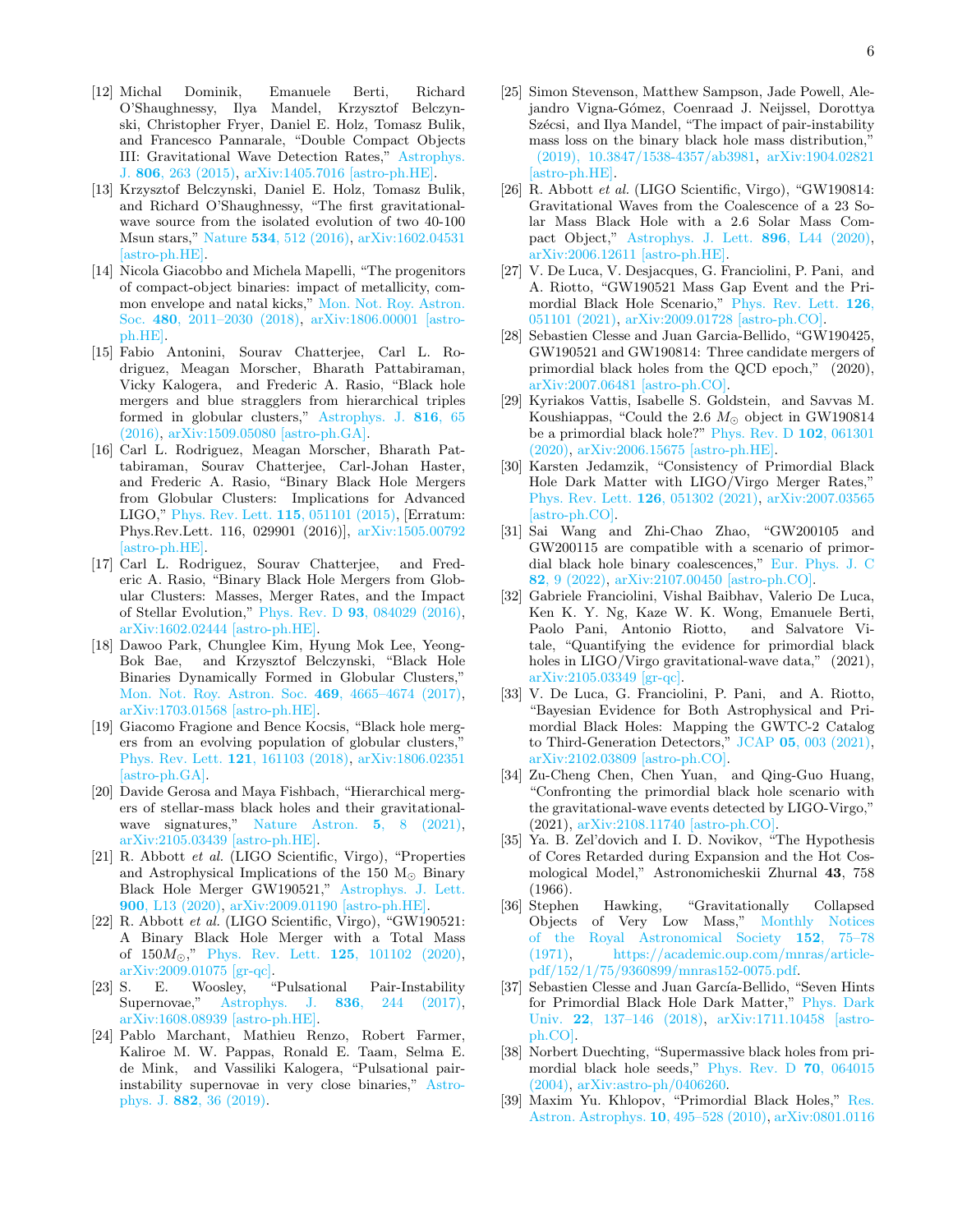[\[astro-ph\].](http://arxiv.org/abs/0801.0116)

- <span id="page-6-0"></span>[40] V. De Luca, G. Franciolini, and A. Riotto, "NANOGrav Data Hints at Primordial Black Holes as Dark Matter," [Phys. Rev. Lett.](http://dx.doi.org/ 10.1103/PhysRevLett.126.041303) 126, 041303 (2021), [arXiv:2009.08268](http://arxiv.org/abs/2009.08268) [\[astro-ph.CO\].](http://arxiv.org/abs/2009.08268)
- [41] Kazunori Kohri and Takahiro Terada, "Solar-Mass Primordial Black Holes Explain NANOGrav Hint of Gravitational Waves," Phys. Lett. B 813[, 136040 \(2021\),](http://dx.doi.org/10.1016/j.physletb.2020.136040) [arXiv:2009.11853 \[astro-ph.CO\].](http://arxiv.org/abs/2009.11853)
- <span id="page-6-1"></span>[42] Ville Vaskonen and Hardi Veermäe, "Did NANOGrav see a signal from primordial black hole formation?" [Phys. Rev. Lett.](http://dx.doi.org/ 10.1103/PhysRevLett.126.051303) 126, 051303 (2021), [arXiv:2009.07832](http://arxiv.org/abs/2009.07832) [\[astro-ph.CO\].](http://arxiv.org/abs/2009.07832)
- <span id="page-6-2"></span>[43] Bernard Carr, Kazunori Kohri, Yuuiti Sendouda, and Jun'ichi Yokoyama, "Constraints on primordial black holes," [Rept. Prog. Phys.](http://dx.doi.org/10.1088/1361-6633/ac1e31) 84, 116902 (2021), [arXiv:2002.12778 \[astro-ph.CO\].](http://arxiv.org/abs/2002.12778)
- <span id="page-6-3"></span>[44] Yue Meng et al. (PandaX-4T), "Dark Matter Search Re-sults from the PandaX-4T Commissioning Run," [Phys.](http://dx.doi.org/ 10.1103/PhysRevLett.127.261802) Rev. Lett. 127[, 261802 \(2021\),](http://dx.doi.org/ 10.1103/PhysRevLett.127.261802) [arXiv:2107.13438 \[hep](http://arxiv.org/abs/2107.13438)[ex\].](http://arxiv.org/abs/2107.13438)
- <span id="page-6-4"></span>[45] C. Bartram et al. (ADMX), "Search for Invisible Axion Dark Matter in the  $3.3-4.2 \mu\text{eV}$  Mass Range," [Phys.](http://dx.doi.org/10.1103/PhysRevLett.127.261803) Rev. Lett. 127[, 261803 \(2021\),](http://dx.doi.org/10.1103/PhysRevLett.127.261803) [arXiv:2110.06096 \[hep](http://arxiv.org/abs/2110.06096)[ex\].](http://arxiv.org/abs/2110.06096)
- <span id="page-6-5"></span>[46] Simeon Bird, Ilias Cholis, Julian B. Muñoz, Yacine Ali-Haïmoud, Marc Kamionkowski, Ely D. Kovetz, Alvise Raccanelli, and Adam G. Riess, "Did LIGO detect dark matter?" [Phys. Rev. Lett.](http://dx.doi.org/10.1103/PhysRevLett.116.201301) 116, 201301 (2016), [arXiv:1603.00464 \[astro-ph.CO\].](http://arxiv.org/abs/1603.00464)
- <span id="page-6-23"></span>[47] Misao Sasaki, Teruaki Suyama, Takahiro Tanaka, and Shuichiro Yokoyama, "Primordial Black Hole Scenario for the Gravitational-Wave Event GW150914," [Phys. Rev. Lett.](http://dx.doi.org/10.1103/PhysRevLett.117.061101) 117, 061101 (2016), [Erratum: Phys.Rev.Lett. 121, 059901 (2018)], [arXiv:1603.08338](http://arxiv.org/abs/1603.08338) [\[astro-ph.CO\].](http://arxiv.org/abs/1603.08338)
- <span id="page-6-6"></span>[48] Sebastien Clesse and Juan García-Bellido, "The clustering of massive Primordial Black Holes as Dark Matter: measuring their mass distribution with Advanced LIGO," [Phys. Dark Univ.](http://dx.doi.org/ 10.1016/j.dark.2016.10.002) 15, 142–147 (2017), [arXiv:1603.05234 \[astro-ph.CO\].](http://arxiv.org/abs/1603.05234)
- <span id="page-6-7"></span>[49] Bernard Carr, Sebastien Clesse, Juan García-Bellido, and Florian Kühnel, "Cosmic conundra explained by thermal history and primordial black holes," [Phys.](http://dx.doi.org/10.1016/j.dark.2020.100755) Dark Univ. 31[, 100755 \(2021\),](http://dx.doi.org/10.1016/j.dark.2020.100755) [arXiv:1906.08217 \[astro](http://arxiv.org/abs/1906.08217)[ph.CO\].](http://arxiv.org/abs/1906.08217)
- <span id="page-6-8"></span>[50] Bin Liu and Dong Lai, "Hierarchical Black-Hole Mergers in Multiple Systems: Constrain the Formation of GW190412, GW190814 and GW190521-like events," [Mon. Not. Roy. Astron. Soc.](http://dx.doi.org/10.1093/mnras/stab178) 502, 2049–2064 (2021), [arXiv:2009.10068 \[astro-ph.HE\].](http://arxiv.org/abs/2009.10068)
- <span id="page-6-9"></span>[51] R. Abbott et al. (LIGO Scientific, Virgo), "GWTC-2: Compact Binary Coalescences Observed by LIGO and Virgo During the First Half of the Third Ob-serving Run," Phys. Rev. X 11[, 021053 \(2021\),](http://dx.doi.org/10.1103/PhysRevX.11.021053) [arXiv:2010.14527 \[gr-qc\].](http://arxiv.org/abs/2010.14527)
- <span id="page-6-10"></span>[52] Charles D. Bailyn, Raj K. Jain, Paolo Coppi, and Jerome A. Orosz, "The Mass distribution of stellar black holes," [Astrophys. J.](http://dx.doi.org/10.1086/305614) 499, 367 (1998), [arXiv:astro](http://arxiv.org/abs/astro-ph/9708032)[ph/9708032.](http://arxiv.org/abs/astro-ph/9708032)
- [53] Feryal Ozel, Dimitrios Psaltis, Ramesh Narayan, and ¨ Jeffrey E. McClintock, "The Black Hole Mass Distribution in the Galaxy," [Astrophys. J.](http://dx.doi.org/10.1088/0004-637X/725/2/1918) 725, 1918–1927

[\(2010\),](http://dx.doi.org/10.1088/0004-637X/725/2/1918) [arXiv:1006.2834 \[astro-ph.GA\].](http://arxiv.org/abs/1006.2834)

- <span id="page-6-11"></span>[54] Will M. Farr, Niharika Sravan, Andrew Cantrell, Laura Kreidberg, Charles D. Bailyn, Ilya Mandel, and Vicky Kalogera, "The Mass Distribution of Stellar-mass Black Holes," [Astrophys. J.](http://dx.doi.org/ 10.1088/0004-637X/741/2/103) 741, 103 (2011), [arXiv:1011.1459](http://arxiv.org/abs/1011.1459) [\[astro-ph.GA\].](http://arxiv.org/abs/1011.1459)
- <span id="page-6-12"></span>[55] Misao Sasaki, Teruaki Suyama, Takahiro Tanaka, and Shuichiro Yokoyama, "Primordial black holes—perspectives in gravitational wave astronomy," [Class. Quant. Grav.](http://dx.doi.org/10.1088/1361-6382/aaa7b4) 35, 063001 (2018), [arXiv:1801.05235 \[astro-ph.CO\].](http://arxiv.org/abs/1801.05235)
- <span id="page-6-13"></span>[56] Anne M. Green and Bradley J. Kavanagh, "Primordial Black Holes as a dark matter candidate," [J. Phys. G](http://dx.doi.org/ 10.1088/1361-6471/abc534) 48[, 043001 \(2021\),](http://dx.doi.org/ 10.1088/1361-6471/abc534) [arXiv:2007.10722 \[astro-ph.CO\].](http://arxiv.org/abs/2007.10722)
- <span id="page-6-14"></span>[57] Sarah Shandera, Donghui Jeong, and Henry S. Grasshorn Gebhardt, "Gravitational Waves from Binary Mergers of Subsolar Mass Dark Black Holes," [Phys. Rev. Lett.](http://dx.doi.org/10.1103/PhysRevLett.120.241102) 120, 241102 (2018), [arXiv:1802.08206](http://arxiv.org/abs/1802.08206) [\[astro-ph.CO\].](http://arxiv.org/abs/1802.08206)
- [58] Chris Kouvaris, Peter Tinyakov, and Michel H. G. Tytgat, "NonPrimordial Solar Mass Black Holes," [Phys.](http://dx.doi.org/ 10.1103/PhysRevLett.121.221102) Rev. Lett. 121[, 221102 \(2018\),](http://dx.doi.org/ 10.1103/PhysRevLett.121.221102) [arXiv:1804.06740 \[astro](http://arxiv.org/abs/1804.06740)[ph.HE\].](http://arxiv.org/abs/1804.06740)
- <span id="page-6-15"></span>[59] Basudeb Dasgupta, Ranjan Laha, and Anupam Ray, "Low Mass Black Holes from Dark Core Collapse," [Phys. Rev. Lett.](http://dx.doi.org/10.1103/PhysRevLett.126.141105) 126, 141105 (2021), [arXiv:2009.01825](http://arxiv.org/abs/2009.01825) [\[astro-ph.HE\].](http://arxiv.org/abs/2009.01825)
- <span id="page-6-16"></span>[60] F. X. Timmes, S. E. Woosley, and Thomas A. Weaver, "The Neutron Star and Black Hole Initial Mass Function," [Astrophys. J.](http://dx.doi.org/ 10.1086/176778) 457, 834 (1996), [arXiv:astro](http://arxiv.org/abs/astro-ph/9510136)[ph/9510136 \[astro-ph\].](http://arxiv.org/abs/astro-ph/9510136)
- <span id="page-6-17"></span>[61] Yudai Suwa, Takashi Yoshida, Masaru Shibata, Hideyuki Umeda, and Koh Takahashi, "On the minimum mass of neutron stars," [Monthly Notices of the](http://dx.doi.org/10.1093/mnras/sty2460) RAS 481[, 3305–3312 \(2018\),](http://dx.doi.org/10.1093/mnras/sty2460) [arXiv:1808.02328 \[astro](http://arxiv.org/abs/1808.02328)[ph.HE\].](http://arxiv.org/abs/1808.02328)
- <span id="page-6-18"></span>[62] Michele Vallisneri, Jonah Kanner, Roy Williams, Alan Weinstein, and Branson Stephens, "The LIGO Open Science Center," Proceedings, 10th International LISA Symposium: Gainesville, Florida, USA, May 18- 23, 2014, [J. Phys. Conf. Ser.](http://dx.doi.org/10.1088/1742-6596/610/1/012021) 610, 012021 (2015), [arXiv:1410.4839 \[gr-qc\].](http://arxiv.org/abs/1410.4839)
- <span id="page-6-19"></span>[63] Rich Abbott *et al.* (LIGO Scientific, Virgo), "Open data from the first and second observing runs of Advanced LIGO and Advanced Virgo," (2019), [arXiv:1912.11716](http://arxiv.org/abs/1912.11716)  $\left[\text{gr-}\text{qc}\right]$ .
- <span id="page-6-20"></span>[64] Alexander H. Nitz and Yi-Fan Wang, "Search for gravitational waves from the coalescence of sub-solar mass and eccentric compact binaries," [\(2021\), 10.3847/1538-](http://dx.doi.org/10.3847/1538-4357/ac01d9) [4357/ac01d9,](http://dx.doi.org/10.3847/1538-4357/ac01d9) [arXiv:2102.00868 \[astro-ph.HE\].](http://arxiv.org/abs/2102.00868)
- <span id="page-6-21"></span>[65] Alexander H. Nitz and Yi-Fan Wang, "Search for Gravitational Waves from the Coalescence of Subsolar-Mass Binaries in the First Half of Advanced LIGO and Virgo's Third Observing Run," [Phys. Rev. Lett.](http://dx.doi.org/10.1103/PhysRevLett.127.151101) 127, 151101 [\(2021\),](http://dx.doi.org/10.1103/PhysRevLett.127.151101) [arXiv:2106.08979 \[astro-ph.HE\].](http://arxiv.org/abs/2106.08979)
- <span id="page-6-22"></span>[66] R. Abbott et al. (LIGO Scientific, VIRGO, KAGRA), "Search for subsolar-mass binaries in the first half of Advanced LIGO and Virgo's third observing run," (2021), [arXiv:2109.12197 \[astro-ph.CO\].](http://arxiv.org/abs/2109.12197)
- [67] B. P. Abbott et al. (LIGO Scientific, Virgo), "Search for Subsolar Mass Ultracompact Binaries in Advanced LIGO's Second Observing Run," [Phys. Rev. Lett.](http://dx.doi.org/10.1103/PhysRevLett.123.161102) 123, [161102 \(2019\),](http://dx.doi.org/10.1103/PhysRevLett.123.161102) [arXiv:1904.08976 \[astro-ph.CO\].](http://arxiv.org/abs/1904.08976)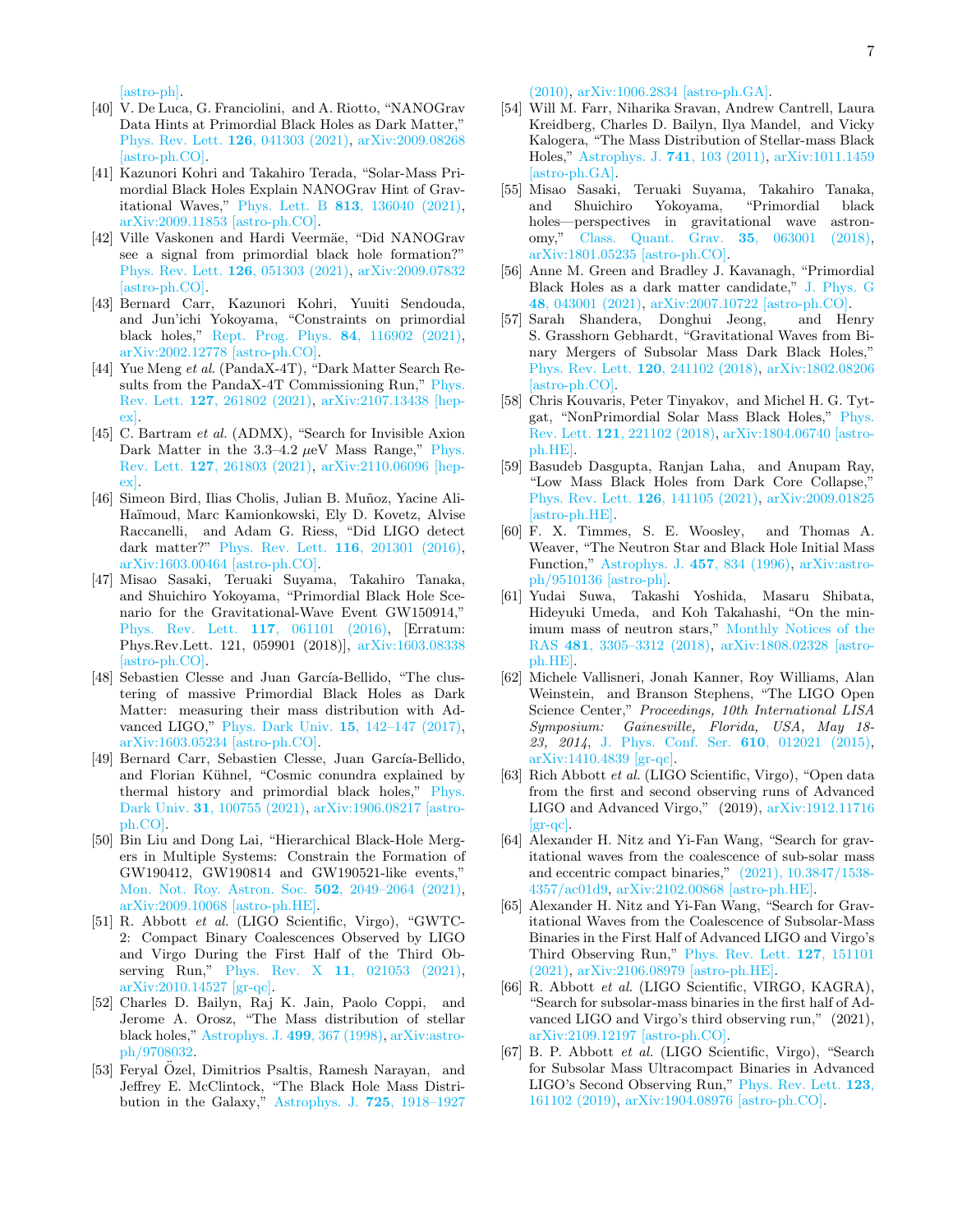- [68] B. P. Abbott et al. (LIGO Scientific, Virgo), "Search for Subsolar-Mass Ultracompact Binaries in Advanced LIGO's First Observing Run," [Phys. Rev. Lett.](http://dx.doi.org/10.1103/PhysRevLett.121.231103) 121, [231103 \(2018\),](http://dx.doi.org/10.1103/PhysRevLett.121.231103) [arXiv:1808.04771 \[astro-ph.CO\].](http://arxiv.org/abs/1808.04771)
- <span id="page-7-0"></span>[69] Khun Sang Phukon, Gregory Baltus, Sarah Caudill, Sebastien Clesse, Antoine Depasse, Maxime Fays, Heather Fong, Shasvath J. Kapadia, Ryan Magee, and Andres Jorge Tanasijczuk, "The hunt for sub-solar primordial black holes in low mass ratio binaries is open," (2021), [arXiv:2105.11449 \[astro-ph.CO\].](http://arxiv.org/abs/2105.11449)
- <span id="page-7-1"></span>[70] Alexander Harvey Nitz and Yi-Fan Wang, "Search for Gravitational Waves from High-Mass-Ratio Compact-Binary Mergers of Stellar Mass and Subsolar Mass Black Holes," [Phys. Rev. Lett.](http://dx.doi.org/ 10.1103/PhysRevLett.126.021103) 126, 021103 (2021), [arXiv:2007.03583 \[astro-ph.HE\].](http://arxiv.org/abs/2007.03583)
- <span id="page-7-2"></span>[71] Bruce Allen, "The Stochastic gravity wave background: Sources and detection," in Les Houches School of Physics: Astrophysical Sources of Gravitational Radiation (1996) pp. 373–417, [arXiv:gr-qc/9604033.](http://arxiv.org/abs/gr-qc/9604033)
- [72] Bruce Allen and Joseph D. Romano, "Detecting a stochastic background of gravitational radiation: Signal processing strategies and sensitivities," [Phys. Rev.](http://dx.doi.org/ 10.1103/PhysRevD.59.102001) D 59[, 102001 \(1999\),](http://dx.doi.org/ 10.1103/PhysRevD.59.102001) [arXiv:gr-qc/9710117.](http://arxiv.org/abs/gr-qc/9710117)
- <span id="page-7-3"></span>[73] Joseph D. Romano and Neil J. Cornish, "Detection methods for stochastic gravitational-wave backgrounds: a unified treatment," [Living Rev. Rel.](http://dx.doi.org/10.1007/s41114-017-0004-1) 20, 2 (2017), [arXiv:1608.06889 \[gr-qc\].](http://arxiv.org/abs/1608.06889)
- <span id="page-7-4"></span>[74] R. Abbott et al. (KAGRA, Virgo, LIGO Scientific), "Upper limits on the isotropic gravitational-wave background from Advanced LIGO and Advanced Virgo's third observing run," Phys. Rev. D 104[, 022004 \(2021\),](http://dx.doi.org/ 10.1103/PhysRevD.104.022004) [arXiv:2101.12130 \[gr-qc\].](http://arxiv.org/abs/2101.12130)
- <span id="page-7-15"></span>[75] Alexander H. Nitz, Thomas Dent, Gareth S. Davies, Sumit Kumar, Collin D. Capano, Ian Harry, Simone Mozzon, Laura Nuttall, Andrew Lundgren, and Márton Tápai, "2-OGC: Open Gravitational-wave Catalog of binary mergers from analysis of public Advanced LIGO and Virgo data," [Astrophys. J.](http://dx.doi.org/10.3847/1538-4357/ab733f) 891, 123 (2019), [arXiv:1910.05331 \[astro-ph.HE\].](http://arxiv.org/abs/1910.05331)
- <span id="page-7-16"></span>[76] B. P. Abbott et al. (LIGO Scientific, Virgo), "GWTC-1: A Gravitational-Wave Transient Catalog of Compact Binary Mergers Observed by LIGO and Virgo during the First and Second Observing Runs," [Phys. Rev. X](http://dx.doi.org/10.1103/PhysRevX.9.031040) 9, [031040 \(2019\),](http://dx.doi.org/10.1103/PhysRevX.9.031040) [arXiv:1811.12907 \[astro-ph.HE\].](http://arxiv.org/abs/1811.12907)
- <span id="page-7-5"></span>[77] Alexander H. Nitz, Ian W. Harry, Joshua L. Willis, Christopher M. Biwer, Duncan A. Brown, Larne P. Pekowsky, T. Dal Canton, Andrew R. Williamson, Thomas Dent, Collin D. Capano, Thomas J. Massinger, Amber K. Lenon, Alex B. Nielsen, and Miriam Cabero, "PyCBC Software," [https://github.com/](https://github.com/gwastro/pycbc) [gwastro/pycbc](https://github.com/gwastro/pycbc) (2018).
- <span id="page-7-6"></span>[78] Samantha A. Usman et al., "The PyCBC search for gravitational waves from compact binary coalescence," [Class. Quant. Grav.](http://dx.doi.org/10.1088/0264-9381/33/21/215004) 33, 215004 (2016), [arXiv:1508.02357 \[gr-qc\].](http://arxiv.org/abs/1508.02357)
- [79] Bruce Allen, Warren G. Anderson, Patrick R. Brady, Duncan A. Brown, and Jolien D. E. Creighton, "FIND-CHIRP: An Algorithm for detection of gravitational waves from inspiraling compact binaries," [Phys. Rev.](http://dx.doi.org/ 10.1103/PhysRevD.85.122006) D 85[, 122006 \(2012\),](http://dx.doi.org/ 10.1103/PhysRevD.85.122006) [arXiv:0509116 \[gr-qc\].](http://arxiv.org/abs/0509116)
- <span id="page-7-7"></span>[80] Gareth S. Davies, Thomas Dent, Márton Tápai, Ian Harry, Connor McIsaac, and Alexander H. Nitz, "Extending the pycbc search for gravitational waves from compact binary mergers to a global network," [Phys.](http://dx.doi.org/10.1103/PhysRevD.102.022004)

Rev. D 102[, 022004 \(2020\),](http://dx.doi.org/10.1103/PhysRevD.102.022004) [arXiv:2002.08291 \[astro](http://arxiv.org/abs/2002.08291)[ph.HE\].](http://arxiv.org/abs/2002.08291)

- <span id="page-7-8"></span>[81] Bruce Allen, "A chi\*\*2 time-frequency discriminator for gravitational wave detection," [Phys. Rev. D](http://dx.doi.org/10.1103/PhysRevD.71.062001) 71, 062001 [\(2005\),](http://dx.doi.org/10.1103/PhysRevD.71.062001) [arXiv:gr-qc/0405045 \[gr-qc\].](http://arxiv.org/abs/gr-qc/0405045)
- [82] Alexander H. Nitz, Thomas Dent, Tito Dal Canton, Stephen Fairhurst, and Duncan A. Brown, "Detecting binary compact-object mergers with gravitational waves: Understanding and Improving the sensitivity of the PyCBC search," [Astrophys. J.](http://dx.doi.org/ 10.3847/1538-4357/aa8f50) 849, 118 (2017), [arXiv:1705.01513 \[gr-qc\].](http://arxiv.org/abs/1705.01513)
- <span id="page-7-9"></span>[83] Alexander Harvey Nitz, "Distinguishing short duration noise transients in LIGO data to improve the PyCBC search for gravitational waves from high mass binary black hole mergers," [Class. Quant. Grav.](http://dx.doi.org/10.1088/1361-6382/aaa13d) 35, 035016 [\(2018\),](http://dx.doi.org/10.1088/1361-6382/aaa13d) [arXiv:1709.08974 \[gr-qc\].](http://arxiv.org/abs/1709.08974)
- <span id="page-7-10"></span>[84] B. S. Sathyaprakash and S. V. Dhurandhar, "Choice of filters for the detection of gravitational waves from coalescing binaries," Phys. Rev. D 44[, 3819–3834 \(1991\).](http://dx.doi.org/10.1103/PhysRevD.44.3819)
- [85] Serge Droz, Daniel J. Knapp, Eric Poisson, and Benjamin J. Owen, "Gravitational waves from inspiraling compact binaries: Validity of the stationary-phase approximation to the fourier transform," Phys. Rev. D 59, 124016 (1999).
- [86] Luc Blanchet, "Gravitational radiation from post-Newtonian sources and inspiralling compact binaries," Living Rev. Rel. 5, 3 (2002), [arXiv:gr-qc/0202016.](http://arxiv.org/abs/arXiv:gr-qc/0202016)
- <span id="page-7-11"></span>[87] Guillaume Faye, Sylvain Marsat, Luc Blanchet, and Bala R. Iyer, "The third and a half post-Newtonian gravitational wave quadrupole mode for quasi-circular inspiralling compact binaries," [Class. Quant. Grav.](http://dx.doi.org/ 10.1088/0264-9381/29/17/175004) 29, [175004 \(2012\),](http://dx.doi.org/ 10.1088/0264-9381/29/17/175004) [arXiv:1204.1043 \[gr-qc\].](http://arxiv.org/abs/1204.1043)
- <span id="page-7-12"></span>[88] Yi Pan, Alessandra Buonanno, Michael Boyle, Luisa T. Buchman, Lawrence E. Kidder, Harald P. Pfeiffer, and Mark A. Scheel, "Inspiral-merger-ringdown multipolar waveforms of nonspinning black-hole binaries using the effective-one-body formalism," [Phys. Rev. D](http://dx.doi.org/ 10.1103/PhysRevD.84.124052) 84, 124052 [\(2011\),](http://dx.doi.org/ 10.1103/PhysRevD.84.124052) [arXiv:1106.1021 \[gr-qc\].](http://arxiv.org/abs/1106.1021)
- <span id="page-7-13"></span>[89] Blake Moore and Nicolás Yunes, "A 3PN Fourier domain waveform for non-spinning binaries with moderate eccentricity," [Classical and Quantum Gravity](http://dx.doi.org/10.1088/1361-6382/ab3778) 36, [185003 \(2019\),](http://dx.doi.org/10.1088/1361-6382/ab3778) [arXiv:1903.05203 \[gr-qc\].](http://arxiv.org/abs/1903.05203)
- [90] Blake Moore and Nicolás Yunes, "Data Analysis Implications of Moderately Eccentric Gravitational Waves," [Class. Quant. Grav.](http://dx.doi.org/10.1088/1361-6382/ab7963) 37, 225015 (2020), [arXiv:1910.01680 \[gr-qc\].](http://arxiv.org/abs/1910.01680)
- <span id="page-7-14"></span>[91] Blake Moore, Travis Robson, Nicholas Loutrel, and Nicolás Yunes, "Towards a Fourier domain waveform for non-spinning binaries with arbitrary eccentricity," [Classical and Quantum Gravity](http://dx.doi.org/10.1088/1361-6382/aaea00) 35, 235006 (2018), [arXiv:1807.07163 \[gr-qc\].](http://arxiv.org/abs/1807.07163)
- <span id="page-7-17"></span>[92] Ian W. Harry, Bruce Allen, and B.S. Sathyaprakash, "A Stochastic template placement algorithm for gravitational wave data analysis," [Phys. Rev. D](http://dx.doi.org/10.1103/PhysRevD.80.104014) 80, 104014 [\(2009\),](http://dx.doi.org/10.1103/PhysRevD.80.104014) [arXiv:0908.2090 \[gr-qc\].](http://arxiv.org/abs/0908.2090)
- <span id="page-7-18"></span>[93] Rahul Biswas, Patrick R. Brady, Jolien D. E. Creighton, and Stephen Fairhurst, "The Loudest Event Statistic: General Formulation, Properties and Applications," [Class. Quantum Grav.](http://dx.doi.org/10.1088/0264-9381/26/17/175009) 26, 175009 (2009), [arXiv:arXiv:0710.0465 \[gr-qc\].](http://arxiv.org/abs/arXiv:0710.0465)
- <span id="page-7-19"></span>[94] "LSC Algorithm Library Suite," [https://git.ligo.](https://git.ligo.org/lscsoft/lalsuite) [org/lscsoft/lalsuite](https://git.ligo.org/lscsoft/lalsuite).
- <span id="page-7-20"></span>[95] Takeshi Chiba and Shuichiro Yokoyama, "Spin Distribution of Primordial Black Holes," PTEP 2017[, 083E01](http://dx.doi.org/ 10.1093/ptep/ptx087)